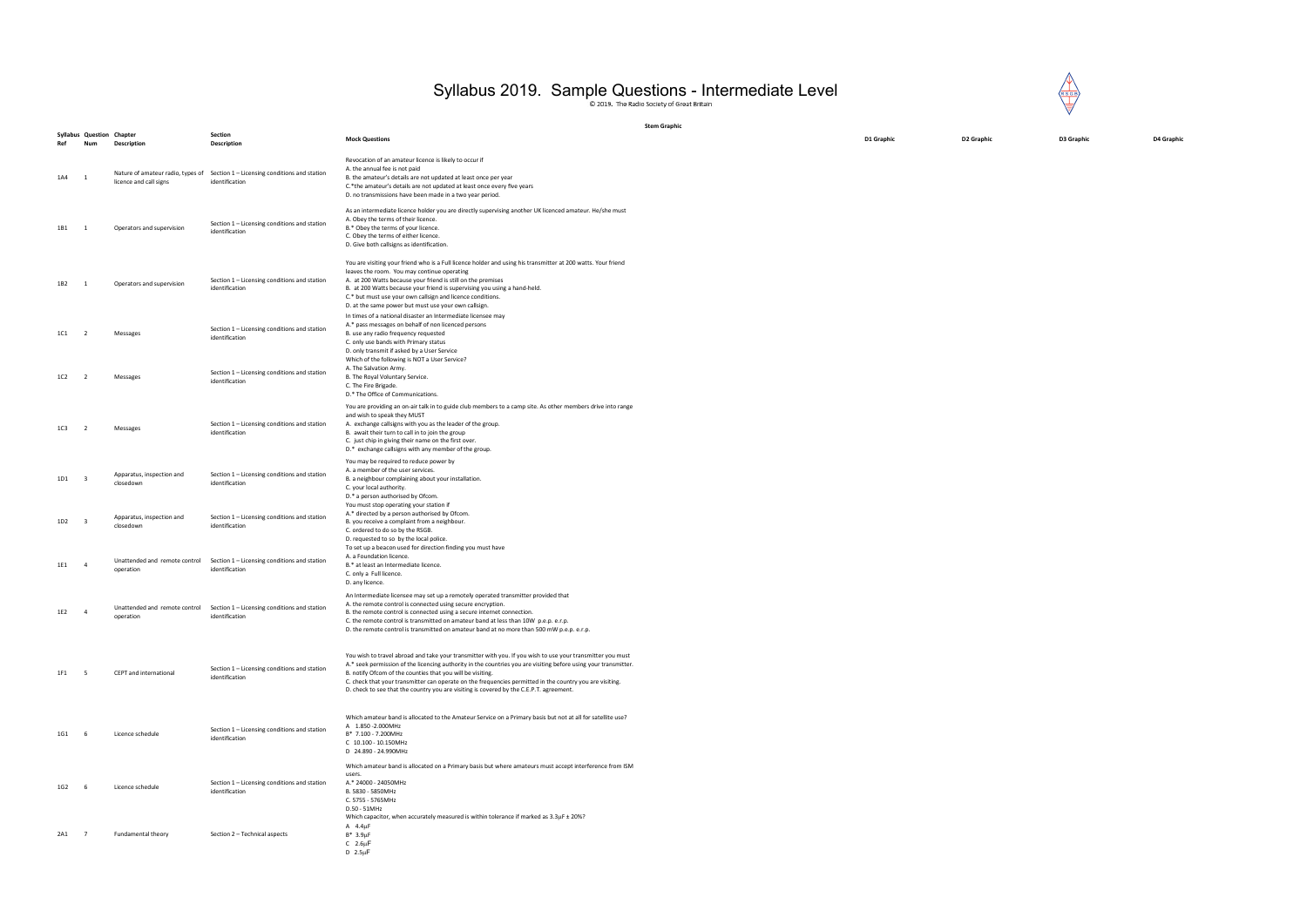|                 |                |                     |                               | You have a three resistors with the values $10\Omega$ , $20\Omega$ and $60\Omega$ . What is the minimum resistance that these |                  |
|-----------------|----------------|---------------------|-------------------------------|-------------------------------------------------------------------------------------------------------------------------------|------------------|
|                 |                |                     |                               | resistors can be connected together to provide.                                                                               |                  |
| 2C1             | $\overline{7}$ | Resistance          | Section 2 - Technical aspects | A. 30Ω                                                                                                                        |                  |
|                 |                |                     |                               | $B.*$ 6 $\Omega$                                                                                                              |                  |
|                 |                |                     |                               | C. $90\Omega$                                                                                                                 |                  |
|                 |                |                     |                               | D. $10\Omega$                                                                                                                 |                  |
|                 |                |                     |                               |                                                                                                                               | $+15V -$         |
|                 |                |                     |                               |                                                                                                                               | $3k\Omega$       |
|                 |                |                     |                               | What are the maximum and minimum output voltages as the potentiometer is adjusted?                                            |                  |
|                 |                |                     |                               | A Max 15 Min 0                                                                                                                | 10k $\Omega$     |
| 2C2             | 8              | Resistance          | Section 2 - Technical aspects | <b>B</b> Max 12 Min 1                                                                                                         |                  |
|                 |                |                     |                               | C Max* 12 Min 2                                                                                                               |                  |
|                 |                |                     |                               | D Max 10 Min 2                                                                                                                | $2k\Omega$       |
|                 |                |                     |                               |                                                                                                                               | 0V               |
|                 |                |                     |                               |                                                                                                                               |                  |
|                 |                |                     |                               | A radio receiver draws 2A from a 12V power supply. However when the radio is turned off the supply voltage                    |                  |
|                 |                |                     |                               | increases to 13V. What is the source resistance?                                                                              |                  |
|                 |                |                     |                               | A $6.5\Omega$                                                                                                                 |                  |
| 2C3             | 8              | Resistance          | Section 2 - Technical aspects | $B \quad 1.0\Omega$                                                                                                           |                  |
|                 |                |                     |                               | C $2.0\Omega$                                                                                                                 |                  |
|                 |                |                     |                               | $D^*$ 0.5 $\Omega$                                                                                                            |                  |
|                 |                |                     |                               | The capacitance of a capacitor depends on the                                                                                 |                  |
|                 |                |                     |                               | A charging current and voltage.                                                                                               |                  |
| 2D1             | - 9            | Reactive components | Section 2 - Technical aspects | B* material between the plates.                                                                                               |                  |
|                 |                |                     |                               | C thickness of the plates.                                                                                                    |                  |
|                 |                |                     |                               | D frequency of the applied signal.                                                                                            |                  |
|                 |                |                     |                               |                                                                                                                               | 10pF             |
|                 |                |                     |                               | Approximately, what is the maximum capacitance that can be achieved by the arrangement of capacitors                          |                  |
|                 |                |                     |                               | shown in the diagram?                                                                                                         |                  |
| 2D <sub>2</sub> | - 9            | Reactive components | Section 2 - Technical aspects | A. 150pF.                                                                                                                     | 150pF            |
|                 |                |                     |                               | B.* 77pF.                                                                                                                     |                  |
|                 |                |                     |                               | C. 310pF.                                                                                                                     |                  |
|                 |                |                     |                               | D. 170pF.                                                                                                                     | 10 - 150pF       |
|                 |                |                     |                               |                                                                                                                               |                  |
|                 |                |                     |                               | Which type of capacitor must be connected the correct way round?                                                              |                  |
|                 |                |                     |                               | A.* Electrolytic.                                                                                                             |                  |
| 2D3             | - 9            | Reactive components | Section 2 - Technical aspects | B. Variable.                                                                                                                  |                  |
|                 |                |                     |                               | C. Ceramic.                                                                                                                   |                  |
|                 |                |                     |                               | D. Polyester                                                                                                                  |                  |
|                 |                |                     |                               |                                                                                                                               |                  |
|                 |                |                     |                               | Forming a wire into a coil in an inductor causes<br>A.* the magnetic field to be concentrated.                                |                  |
|                 |                |                     |                               | B. a decrease in capacitance between turns.                                                                                   |                  |
| 2D4             | 10             | Reactive components | Section 2 - Technical aspects | C. a reduction of resistance.                                                                                                 |                  |
|                 |                |                     |                               | D. a reduction of the stored charge.                                                                                          |                  |
|                 |                |                     |                               |                                                                                                                               |                  |
|                 |                |                     |                               | What is the minimum inductance of a circuit containing inductors of 1H, 2H and 3H?                                            |                  |
|                 |                |                     |                               | A* 0.55H                                                                                                                      |                  |
| 2D5             | 10             | Reactive components | Section 2 - Technical aspects | B 1.83H                                                                                                                       |                  |
|                 |                |                     |                               | $C$ 1H                                                                                                                        |                  |
|                 |                |                     |                               | D 0.5H                                                                                                                        |                  |
|                 |                |                     |                               | Which of the following increases the inductance of a coil?                                                                    |                  |
|                 |                |                     |                               | A. reducing coil diameter.                                                                                                    |                  |
| 2D6             | 10             | Reactive components | Section 2 - Technical aspects | B.* increasing coil diameter.                                                                                                 |                  |
|                 |                |                     |                               | C. decreasing the number of turns in the coil.                                                                                |                  |
|                 |                |                     |                               | D. increasing the spacing between turns in the coil.                                                                          |                  |
|                 |                |                     |                               | A capacitor is able to                                                                                                        |                  |
|                 |                |                     |                               | A.* pass an alternating current.                                                                                              |                  |
| 2E1             | 11             | AC theory           | Section 2 - Technical aspects | B. pass a direct current.                                                                                                     |                  |
|                 |                |                     |                               | C. store energy in a magnetic field.                                                                                          |                  |
|                 |                |                     |                               | D. only operate if air spaced.                                                                                                |                  |
|                 |                |                     |                               | The periodic time for a frequency of 10MHz is                                                                                 |                  |
|                 |                |                     |                               | $A.* 0.1 \mu s$                                                                                                               |                  |
| 2E2             | 11             | AC theory           | Section 2 - Technical aspects | B. $1.0\mu s$                                                                                                                 |                  |
|                 |                |                     |                               | C. 1.0ms                                                                                                                      |                  |
|                 |                |                     |                               | D. 0.1ms                                                                                                                      |                  |
|                 |                |                     |                               | The current through and voltage across a component which is a pure reactive (L or C) are displayed on a                       |                  |
|                 |                |                     |                               | screen. The bold line shows the current, which line will correctly shown the voltage?                                         |                  |
| 2E3             | 11             | AC theory           | Section 2 - Technical aspects | A line 1.                                                                                                                     |                  |
|                 |                |                     |                               | B line 2.                                                                                                                     |                  |
|                 |                |                     |                               | C line 3.                                                                                                                     |                  |
|                 |                |                     |                               | $D^*$ line 4.                                                                                                                 |                  |
|                 |                |                     |                               | The ratio of the RMS potential difference and the RMS current in a capacitor is known as                                      |                  |
|                 |                |                     |                               | A.* reactance.                                                                                                                |                  |
| 2E4             | 12             | AC theory           | Section 2 - Technical aspects | B. resistance.                                                                                                                |                  |
|                 |                |                     |                               | C. inductance.                                                                                                                |                  |
|                 |                |                     |                               | D. capacitance.                                                                                                               |                  |
|                 |                |                     |                               | The reactance of an inductor is a measure of                                                                                  |                  |
|                 |                |                     |                               | A. the amount of energy stored in its magnetic field.                                                                         |                  |
| 2E5             | 12             | AC theory           | Section 2 - Technical aspects | B. the quantity of charge stored in its electric field.                                                                       |                  |
|                 |                |                     |                               | C.* the ratio of the RMS current and RMS voltage.                                                                             |                  |
|                 |                |                     |                               | D. The ratio of the RMS current to the peak current.                                                                          |                  |
|                 |                |                     |                               | The circuit shown energy is transferred to heat in                                                                            |                  |
|                 |                |                     |                               | A. C and stored in R and L.                                                                                                   | $\sim$ mm $\Box$ |
| 2E6             | 12             | AC theory           | Section 2 - Technical aspects | B.* R and stored in L and C.                                                                                                  |                  |
|                 |                |                     |                               | C. L and C and stored in R.                                                                                                   |                  |
|                 |                |                     |                               | D. L and stored in R and C.                                                                                                   |                  |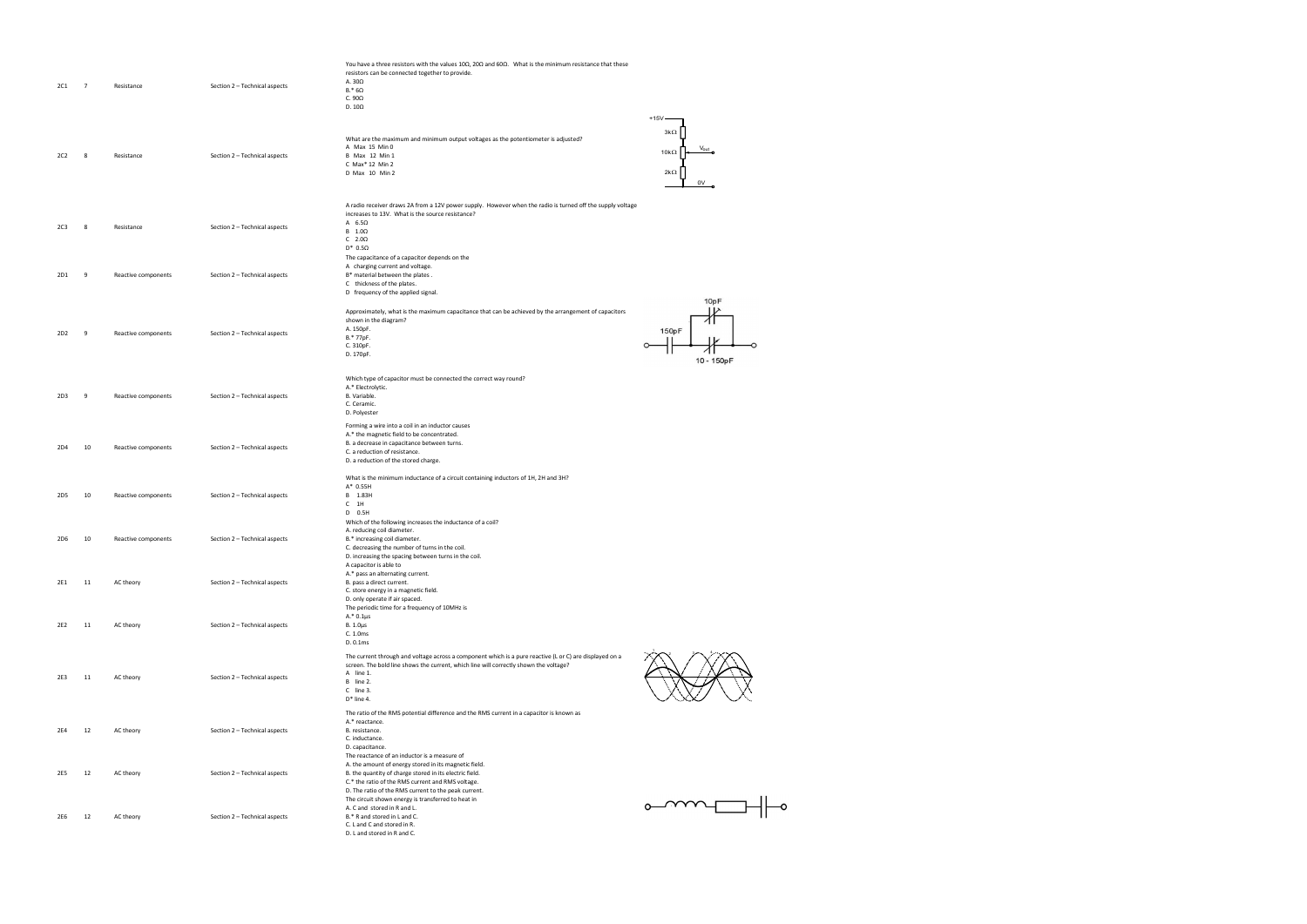|                 |    |                              |                               | A radio broadcast is on 15.1 metres. What is the frequency of transmission?<br>A. 21MHZ.                                                                          |                    |
|-----------------|----|------------------------------|-------------------------------|-------------------------------------------------------------------------------------------------------------------------------------------------------------------|--------------------|
| 2E7             | 13 | AC theory                    | Section 2 - Technical aspects | B. 18.15MHz.<br>C* 19.86MHz.                                                                                                                                      |                    |
|                 |    |                              |                               | D. 1.98MHz.<br>A long twin wire feeder connects a 30m broadcast transmitter to its antenna. A probe shows the voltage on                                          |                    |
|                 |    |                              |                               | the line to be at its positive peak at a certain instant in time. A similar probe 15m towards the antenna will, at<br>the exact same time, shows                  |                    |
| 2E8             | 13 | AC theory                    | Section 2 - Technical aspects | A the same size positive peak.                                                                                                                                    |                    |
|                 |    |                              |                               | B * the same size negative peak.<br>C zero.                                                                                                                       |                    |
|                 |    |                              |                               | D about half voltage.<br>A good audio signal is being sampled to convert it to digital for storage and playback later when it sounds                              |                    |
|                 |    |                              |                               | distorted. To try to solve the problem the sample rate is doubled but it still sounds distorted. What should be<br>tried next?                                    |                    |
| 2F1             | 14 | Digital signals              | Section 2 - Technical aspects | A Try halving the sample rate to reduce the amount of data.<br>Re-recording the original analogue signal and re-sample.<br>В                                      |                    |
|                 |    |                              |                               | C* Increase the number of data bits to record each sample.<br>D Reverse the polarity of the audio leads to the sampling device.                                   |                    |
|                 |    |                              |                               | The energy is coupled from the primary to the secondary windings of a transformer by                                                                              |                    |
| 2G1             | 15 | Transformers                 | Section 2 - Technical aspects | A capacitive coupling<br>B* via the magnetic field                                                                                                                |                    |
|                 |    |                              |                               | C the alternating voltage<br>D frequency resonance                                                                                                                |                    |
|                 |    |                              |                               | In the graph shown, the frequency indicated at $f_a$ is known as<br>A. the reactance frequency.                                                                   |                    |
| 2H1             | 16 | Tuned circuits and resonance | Section 2 - Technical aspects | B.* the resonant frequency.<br>C. the critical frequency.                                                                                                         |                    |
|                 |    |                              |                               | D. the cut off frequency.                                                                                                                                         |                    |
|                 |    |                              |                               | In a tuned circuit the graph shows.<br>A.* L and C in series.                                                                                                     | z                  |
| 2H <sub>2</sub> | 16 | Tuned circuits and resonance | Section 2 - Technical aspects | B. L and C in parallel.                                                                                                                                           |                    |
|                 |    |                              |                               | C. L and R in series.<br>D. L and R in parallel                                                                                                                   |                    |
|                 |    |                              |                               | In a tuned circuit, the resonant frequency will be increased by                                                                                                   |                    |
| 2H <sub>3</sub> | 16 | Tuned circuits and resonance | Section 2 - Technical aspects | A. increasing either L or C.<br>B.* decreasing either L or C                                                                                                      |                    |
|                 |    |                              |                               | C. increasing the voltage across either L or C.<br>D. decreasing the voltage across either L or C.                                                                |                    |
|                 |    |                              |                               |                                                                                                                                                                   | Signal<br>strength |
|                 |    |                              |                               | Which tuned circuit has the greatest selectivity.                                                                                                                 |                    |
| 2H4             | 16 | Tuned circuits and resonance | Section 2 - Technical aspects | А.<br>В.                                                                                                                                                          |                    |
|                 |    |                              |                               | C.<br>$D.*$                                                                                                                                                       |                    |
|                 |    |                              |                               |                                                                                                                                                                   |                    |
|                 |    |                              |                               |                                                                                                                                                                   |                    |
|                 |    |                              |                               |                                                                                                                                                                   | output<br>1        |
|                 |    |                              |                               | Which of the following diagrams is a high pass filter.<br>$A.*1$                                                                                                  | fre                |
| 2H5             | 16 | Tuned circuits and resonance | Section 2 - Technical aspects | <b>B.</b> 2<br>C. 3                                                                                                                                               | outpu              |
|                 |    |                              |                               | D. 4                                                                                                                                                              | 3                  |
|                 |    |                              |                               | A semiconductor diode, when the voltage applied exceeds the forward voltage                                                                                       | fre                |
| 211             | 17 | Semiconductor devices        | Section 2 - Technical aspects | A.* will conduct current in one direction only<br>B. conducts current in both directions.                                                                         |                    |
|                 |    |                              |                               | C. amplifies the current.<br>D. blocks the current in both directions.                                                                                            |                    |
|                 |    |                              |                               | The capacitance of a variable capacitance diode                                                                                                                   |                    |
| 212             | 17 | Semiconductor devices        | Section 2 - Technical aspects | A. increases with increasing voltage when forward biased.<br>B. decreases with increasing voltage when forward biased.                                            |                    |
|                 |    |                              |                               | C. increases with increasing voltage when reverse biased.<br>D.* increases with decreasing voltage when reverse biased.                                           |                    |
|                 |    |                              |                               | The drawing shows a transistor working properly in a circuit. What is the value of b for the transistor?                                                          | 12V                |
| 213             | 17 | Semiconductor devices        | Section 2 - Technical aspects | $A^* 15$<br>B 16                                                                                                                                                  | 45m/               |
|                 |    |                              |                               | $C$ 45<br>D 48                                                                                                                                                    |                    |
|                 |    |                              |                               | The diagram shows part of a transistor amplifier circuit with all the designed values. The base current is                                                        | $18m$ A            |
|                 |    |                              |                               | designed to be 100mA but the resistor is at the limit of its tolerance and the actual base current is 110mA.                                                      |                    |
| 214             | 18 | Semiconductor devices        | Section 2 - Technical aspects | What will the actual collector voltage be?<br>A 6V                                                                                                                | $100 \mu A$        |
|                 |    |                              |                               | B 6.6V<br>$C^*$ 5.4V                                                                                                                                              |                    |
|                 |    |                              |                               | D 3.0V<br>What is the purpose of biasing a transistor?                                                                                                            |                    |
| 215             | 18 | Semiconductor devices        | Section 2 - Technical aspects | A To prevent it causing RF interference to other parts of the circuit.<br>B* To ensure it works as the circuit designer had intended.                             |                    |
|                 |    |                              |                               | C To suppress any tendency to oscillate if the value of b is higher than expected.<br>D To ensure correct matching to the following stage of the overall circuit. |                    |
|                 |    |                              |                               |                                                                                                                                                                   |                    |





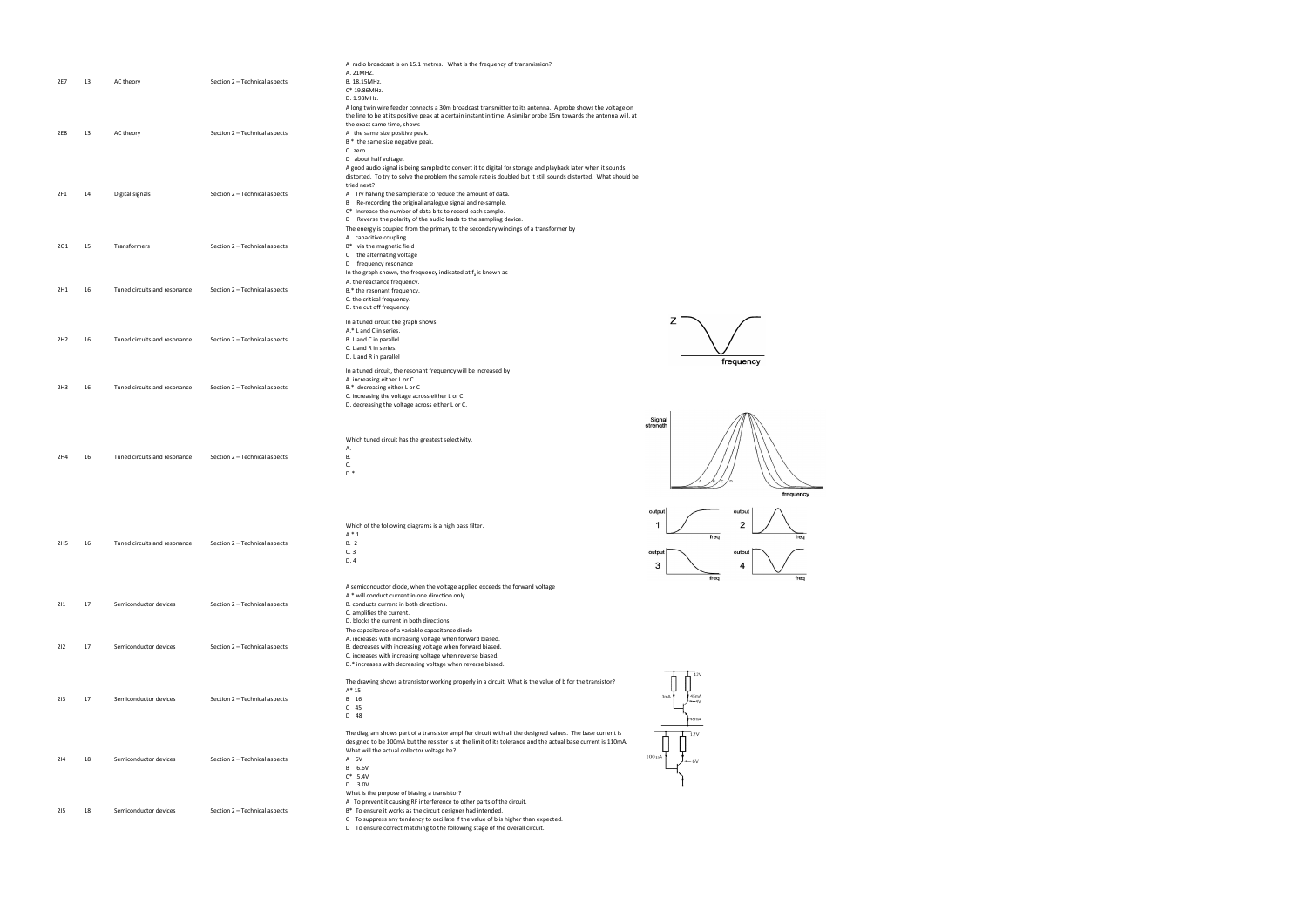| 216             | 18 | Semiconductor devices                   | Section 2 - Technical aspects          | What is the function of the crystal in the circuit shown?<br>A To set the correct biasing for the transistor.<br>B To avoid key clicks when the circuit is used for CW.<br>C To stabilise the amplitude of the output signal.<br>D* To set the frequency at which the circuit will operate.                                                                                                         |                         |
|-----------------|----|-----------------------------------------|----------------------------------------|-----------------------------------------------------------------------------------------------------------------------------------------------------------------------------------------------------------------------------------------------------------------------------------------------------------------------------------------------------------------------------------------------------|-------------------------|
| 217             | 20 | Semiconductor devices                   | Section 2 - Technical aspects          | The photograph shows an electronic component often referred to as a<br>A semiconductor device<br>B* integrated circuit<br>C surface mount component<br>D<br>monolithic device                                                                                                                                                                                                                       |                         |
| 2J1             | 19 | Cells and power supplies                | Section 2 - Technical aspects          | Rechargeable batteries are often marked with a value quoted in Ampere-hours. What does this value mean.<br>A.* An indication of the stored energy when fully charged.<br>The time after which the battery should be recharged.<br>В.<br>C.<br>The time for which the battery will power the connected device.<br>D. The maximum charging current at which the battery can be safely charged.        |                         |
| 2J2             | 19 | Cells and power supplies                | Section 2 - Technical aspects          | Part of a mains powered DC power supply is shown in the diagram. The smoothing capacitor is missing, where<br>should it be inserted?<br>A Between points 1 and 2.<br>B Between points 2 and 3.<br>C Between points 1 and 3.<br>D* Between points 4 and 5.                                                                                                                                           |                         |
| 2J3             | 19 | Cells and power supplies                | Section 2 - Technical aspects          | Which waveform will be seen across the output terminals of this mains powered power supply?<br>A Waveform 1.<br>B Waveform 2.<br>C Waveform 3.<br>D* Waveform 4.                                                                                                                                                                                                                                    |                         |
| 2J4             | 20 | Cells and power supplies                | Section 2 - Technical aspects          | What type of component is in the box marked X?<br>A Filter.<br>B* Transformer.<br>C Digital controller.<br>D Smoothing capacitor.                                                                                                                                                                                                                                                                   |                         |
| 3A2             | 21 | Transmitter concepts                    | Section 3 - Transmitters and receivers | If an AM transmission has a Depth of Modulation of 0.1 then the audio signal will be<br>A* fairly quiet.<br>B quite loud.<br>C low in frequency.<br>D high in frequency.                                                                                                                                                                                                                            |                         |
| 3A3             | 21 | Transmitter concepts                    | Section 3 - Transmitters and receivers | Compared to AM, SSB has<br>A the sidebands removed.<br>B<br>one sideband removed.<br>C the carrier reduced in amplitude.<br>D* one sideband and no carrier.                                                                                                                                                                                                                                         |                         |
| 3B1             | 21 | Transmitter architecture                | Section 3 - Transmitters and receivers | One of the functions shown in the block diagram of an SSB transmitter has been put in the wrong place. Which<br>one?<br>A.* A crystal oscillator.<br>B. An audio amplifier.<br>C. The frequency synthesiser.<br>D. The mixer.                                                                                                                                                                       | .<br>Indhesia<br>rystal |
| 3C1             | 21 | Oscillators                             | Section 3 - Transmitters and receivers | Which statement about VFO and crystal oscillators is correct?<br>A. A VFO is very stable and a crystal oscillator is tuneable.<br>B.* A VFO is tuneable and a crystal oscillator is very stable.<br>C. The stability of the VFO and crystal oscillators are similar.<br>D. The tuning range of a crystal oscillator is greater than a VFO.                                                          |                         |
| 3C <sub>2</sub> | 21 | Oscillators                             | Section 3 - Transmitters and receivers | The stability of an oscillator can be improved by<br>A locating the oscillator next to the power amplifier it is intended to drive.<br>B running the local oscillator from the common DC supply to the control circuitry.<br>C keeping audio and RF circuits housed in separate ventilated enclosures.<br>D* running the oscillator from its own power supply separate from other circuits.         |                         |
| 3C3             | 21 | Oscillators                             | Section 3 - Transmitters and receivers | A direct digital synthesiser generates sine waves by<br>A* relying on a look-up table of the voltages levels required to form a sine wave.<br>B calculating the required voltage levels from downloaded software routines.<br>C digitising the levels generated by a controlled variable frequency oscillator.<br>D digitally mixing two signals and selecting either the sum or difference output. |                         |
| 3E1             | 22 | Microphone amplifiers and<br>modulators | Section 3 - Transmitters and receivers | The output from a balanced modulator contains<br>A the carrier modulated with the audio modulating signal.<br>B* two sidebands but with the carrier suppressed.<br>C two sidebands but only one of which is modulated.<br>D one modulated sideband with the carrier suppressed.                                                                                                                     |                         |
| 3E2             | 22 | Microphone amplifiers and<br>modulators | Section 3 - Transmitters and receivers | The SSB filter in a transmitter removes<br>A the carrier from the output of the modulator.<br>B the carrier and one of the two sidebands.<br>C one sideband leaving the carrier and other sideband.<br>D* one of the two sidebands from the modulator.                                                                                                                                              |                         |
| 3E3             | 22 | Microphone amplifiers and<br>modulators | Section 3 - Transmitters and receivers | Frequency modulation is achieved by<br>A mixing the audio and carrier signals in a mixer circuit.<br>B adding the audio signal to the ALC feedback from the modulator.<br>C combining the audio and carrier signals in a frequency discriminator.<br>D* using a variable capacitance diode to control an LC oscillator.                                                                             |                         |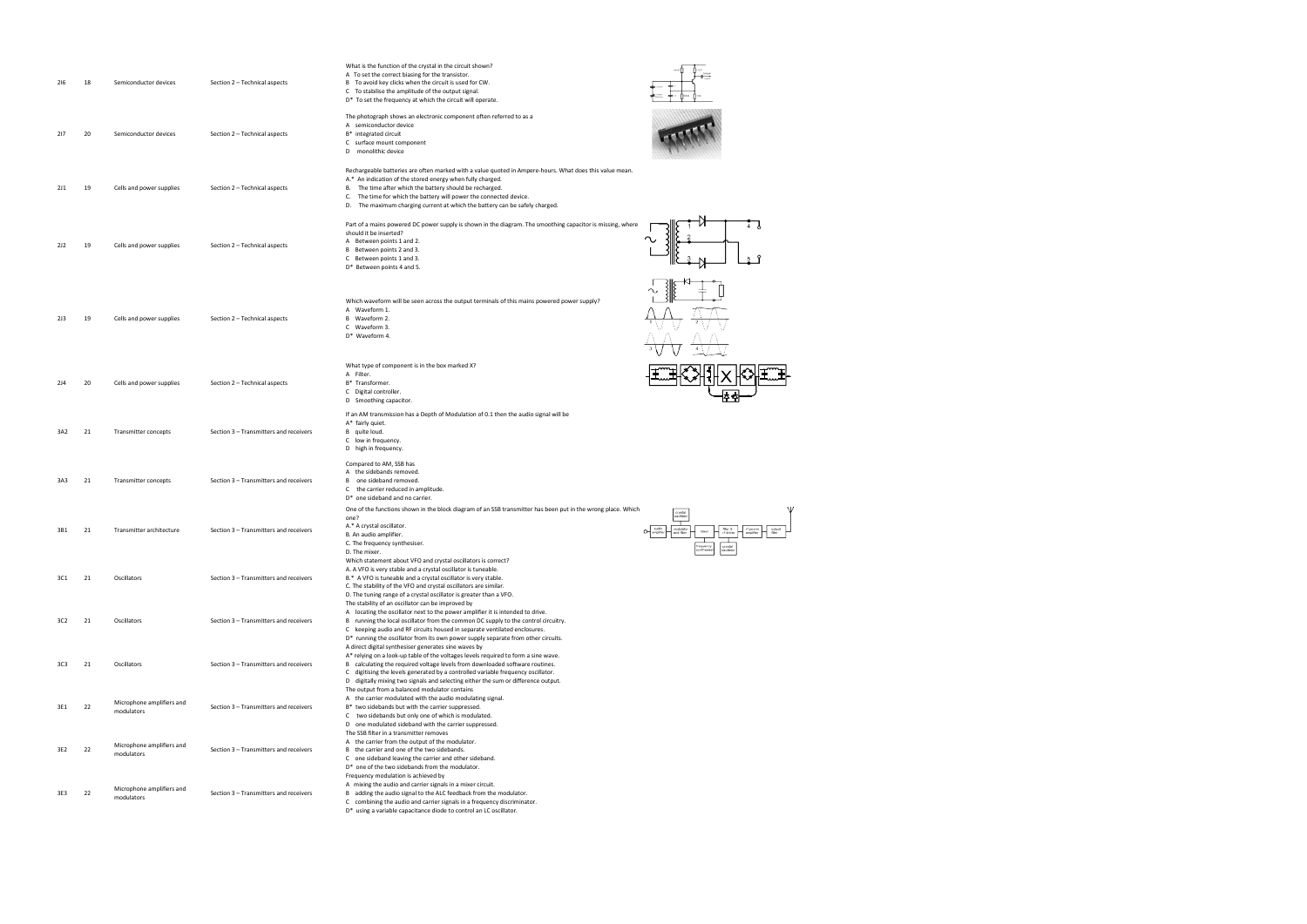| 3F1 | 22 | RF power amplifiers            | Section 3 - Transmitters and receivers                                           | The power amplifier in a transmitter has an efficiency of 60% and provides 50W of RF at its output. How much<br>power is lost as heat?<br>A 84W<br><b>B</b> 30W<br>$C^*$ 33W                                                                                                                                                                                                                                                                                                                                           |                                                                                                          |  |
|-----|----|--------------------------------|----------------------------------------------------------------------------------|------------------------------------------------------------------------------------------------------------------------------------------------------------------------------------------------------------------------------------------------------------------------------------------------------------------------------------------------------------------------------------------------------------------------------------------------------------------------------------------------------------------------|----------------------------------------------------------------------------------------------------------|--|
| 3G2 | 23 | Transmitter interference       | Section 3 - Transmitters and receivers<br>Section 3 - Transmitters and receivers | D 20W<br>A 2m transceiver uses an oscillator and frequency modulator at 48MHz which is then mixed up to 145MHz for<br>transmission. One risk with this design is that<br>A the RF signal is likely to drift in frequency.<br>B* there will spurious signals around 144MHz.<br>C the received audio will be horribly distorted.<br>D the RF output power will be difficult to control.<br>The purpose of a notch filter is to attenuate<br>A all signals below a set frequency.<br>B all signals above a set frequency. |                                                                                                          |  |
| 3G3 | 23 | Transmitter interference       |                                                                                  | C signals above and below a set frequency.<br>D* signals at and close to a set frequency.                                                                                                                                                                                                                                                                                                                                                                                                                              |                                                                                                          |  |
| 3G4 | 23 | Transmitter interference       | Section 3 - Transmitters and receivers                                           | The drawing shows the envelope of a CW (Morse) transmitter. A likely problem with this transmission is<br>A* key clicks occurring over several kHz each side of the intended transmission.<br>B key clicks occurring on harmonics of the intended transmission.<br>C chirp affecting the sound of the received Morse signal.<br>D chirp affecting signals on harmonics of the Morse signal.                                                                                                                            | ┪╝┢╉┢                                                                                                    |  |
| 3G5 | 23 | Transmitter interference       | Section 3 - Transmitters and receivers                                           | Chirp is caused by<br>A Locating the oscillator too close to the power amplifier.<br>B Failing to screen the audio oscillator circuity from the power amplifier stages.<br>C* Running the oscillator from the same DC supply as the power amplifier.<br>D Leaving the oscillator running all the time on transmit and receive.<br>The direct conversion receiver shown is receiving a signal at 7.1MHz, what frequency should the local oscillator                                                                     | VSignal at 7.1MHz                                                                                        |  |
| 3H2 | 24 | Receiver concepts              | Section 3 - Transmitters and receivers                                           | be set to correctly receive and copy the signal?<br>A 3kHz.<br>B* 7.1MHz<br>C 465kHz<br>D 7.565MHz                                                                                                                                                                                                                                                                                                                                                                                                                     | <b>RF</b><br>amplifier<br>Local<br>Oscillato                                                             |  |
| 3H3 | 24 | Receiver concepts              | Section 3 - Transmitters and receivers                                           | The sensitivity of a radio receiver is a guide to its ability to<br>A reject unwanted signals on adjacent frequencies.<br>B withstand strong signals without causing reception problems.<br>C demodulate signals, especially SSB, clearly and correctly.<br>D* receive weak signals without them being drowned in noise.<br>If the tuning sections of a radio receiver have a relatively low Q-factor then                                                                                                             |                                                                                                          |  |
| 3H4 | 24 | Receiver concepts              | Section 3 - Transmitters and receivers                                           | A* adjacent RF signals are more likely to interfere with the wanted signal.<br>B adjacent RF signals are less likely to interfere with the wanted signal.<br>C careful tuning is essential to pick up all the wanted signal.<br>D background radio frequency noise will be markedly reduced.<br>In the medium wave band up to 3MHz a tuned radio frequency, TRF, receiver can work adequately. Above that                                                                                                              |                                                                                                          |  |
| 311 | 25 | Superheterodyne concepts       | Section 3 - Transmitters and receivers                                           | it is necessary to move to a Superhet architecture. Why?<br>A Achieving sufficient gain at higher frequencies is not easy.<br>B* A TRF receiver does not have adequate selectivity at higher frequencies.<br>C Radio noise gets worse at higher frequencies and needs to be filtered out.<br>D It is not possible to provide automatic gain control in a TRF receiver.<br>A Superhet receiver is tuned to 14.1MHz and the Intermediate frequency is 460kHz. A suitable frequency for                                   |                                                                                                          |  |
| 312 | 25 | Superheterodyne concepts       | Section 3 - Transmitters and receivers                                           | the Local Oscillator is<br>A 14.1MHz<br>B 460kHz<br>$C^*$ 13.64MHz<br>D 14.46MHz<br>In a Superhet receiver the Intermediate Frequency                                                                                                                                                                                                                                                                                                                                                                                  |                                                                                                          |  |
| 313 | 25 | Superheterodyne concepts       | Section 3 - Transmitters and receivers                                           | A keeps in step with the tuning of the receiver.<br>B* remains on a fixed frequency as the receiver is tuned.<br>C is a constant offset in frequency from the local oscillator.<br>D is midway between the tuned frequency and the local oscillator.<br>A Superhet receiver is tuned to 14.0550MHz and its Intermediate Frequency is 460kHz. A suitable frequency                                                                                                                                                      |                                                                                                          |  |
| 3K1 | 26 | Demodulation                   | Section 3 - Transmitters and receivers                                           | for the Beat Frequency Oscillator is<br>A 14.0550MHz<br>B 14.0557MHz<br>C 460kHz<br>D* 459.3kHz                                                                                                                                                                                                                                                                                                                                                                                                                        |                                                                                                          |  |
| 3L1 | 26 | Automatic gain control (AGC)   | Section 3 - Transmitters and receivers                                           | The signal for the Automatic Gain Control, AGC, is derived<br>A* at the detector stage and controls the gain of the IF amplifier.<br>B in the RF amplifier and controls the gain of the IF amplifier.<br>C at the input to the audio amplifier and controls the gain of the RF amplifier.<br>D in the IF amplifier and controls the gain of the audio amplifier.<br>One advantage of a software defined radio receiver is that                                                                                         |                                                                                                          |  |
| 3M1 | 27 | SDR transmitters and receivers | Section 3 - Transmitters and receivers                                           | A the receiver is inherently much more sensitive.<br>B two RF signals on the same frequency can be separated out.<br>C a digital frequency display simplifies tuning to the wanted signal.<br>D* the intermediate frequency filters can be much more selective.                                                                                                                                                                                                                                                        |                                                                                                          |  |
| 3M2 | 27 | SDR transmitters and receivers | Section 3 - Transmitters and receivers                                           | The drawing shows a signal in the frequency domain, which time domain signal was it derived from?<br>A Signal 1.<br>B Signal 2.<br>$C *$ Signal 3.<br>D Signal 4.<br>Note: The four answers may not be in numerical order.                                                                                                                                                                                                                                                                                             |                                                                                                          |  |
| 3M3 | 27 | SDR transmitters and receivers | Section 3 - Transmitters and receivers                                           | An SDR receiver is shown in the diagram. What function is performed in the blank box?<br>A Fourier transform.<br>B Sampling.<br>C* Low-pass filtering.<br>D High-pass filtering.                                                                                                                                                                                                                                                                                                                                       | RF Low<br>Digital<br>Signal<br>A to D<br>D to A<br>Convert<br>Audio<br>Amp<br>Noise<br>Amp<br>Processing |  |

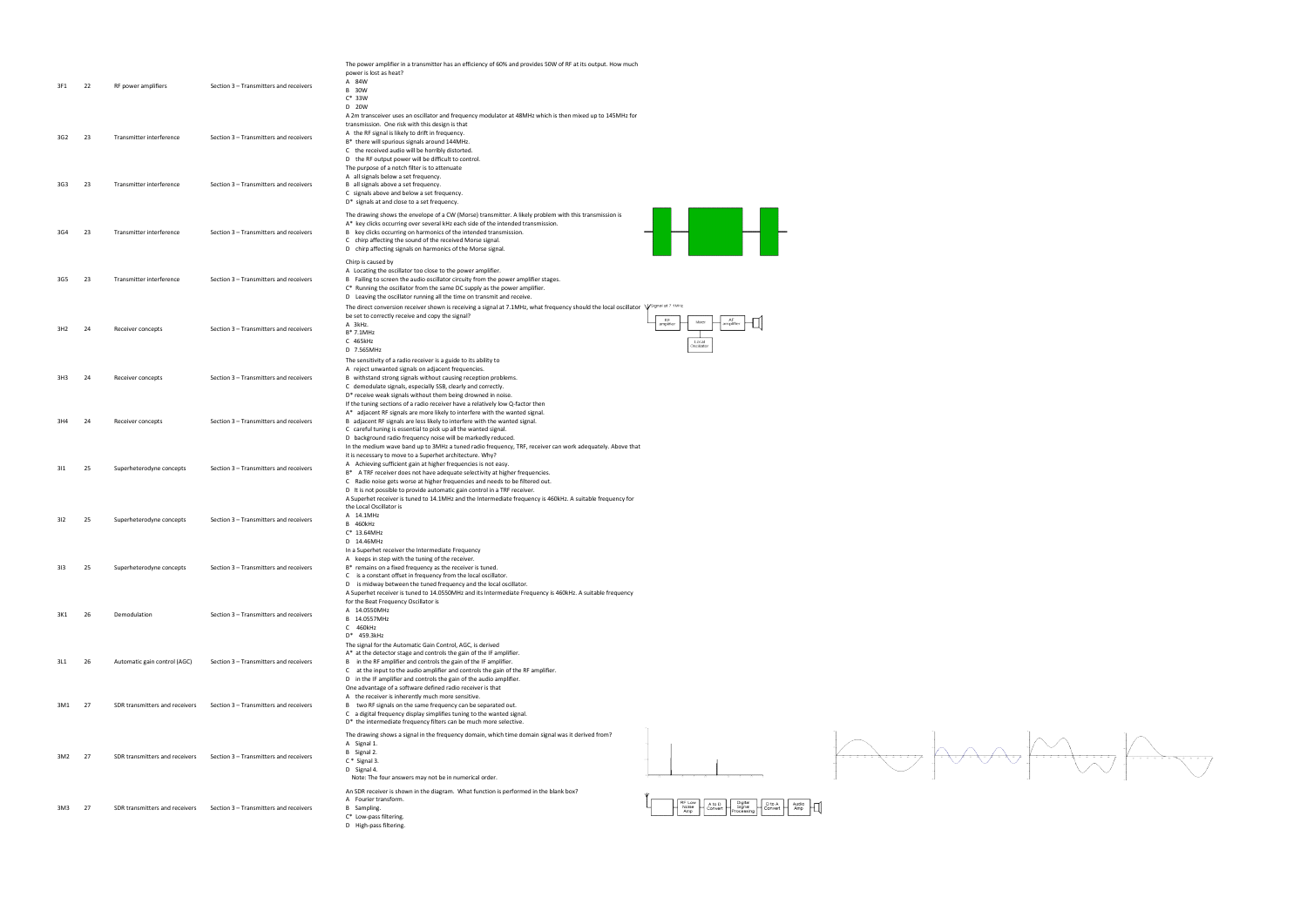|                 |      |                                                         |                                  | Waveguide size WG13 has internal dimensions of approximately 40.4 x 20.2 mm. What is the lowest frequency<br>$40.4$ mm                                                                                                    |
|-----------------|------|---------------------------------------------------------|----------------------------------|---------------------------------------------------------------------------------------------------------------------------------------------------------------------------------------------------------------------------|
|                 |      |                                                         |                                  | AMATEUR band for which it is suitable?<br>$w_{\rm G_{Z3}}$<br>A 3.71GHz<br>20.2mm                                                                                                                                         |
| 4A1             | 28   | Feeders                                                 | Section 4 - Feeders and antennas | B* 5.65GHz                                                                                                                                                                                                                |
|                 |      |                                                         |                                  | C 7.43GHz<br>D 10GHz                                                                                                                                                                                                      |
|                 |      |                                                         |                                  | An advantage of using twin feeder over coax is that,                                                                                                                                                                      |
| 4A2             | - 28 | Feeders                                                 | Section 4 - Feeders and antennas | A it is much easier to bend round corners.<br>B is unaffected by nearby metallic objects.                                                                                                                                 |
|                 |      |                                                         |                                  | C* it usually has a lower RF loss than coax.                                                                                                                                                                              |
|                 |      |                                                         |                                  | D it is much cheaper.<br>The characteristic impedance of a feeder is,                                                                                                                                                     |
|                 |      |                                                         |                                  | A normally 50 $\Omega$ for twin feeder and 600 $\Omega$ for coax.                                                                                                                                                         |
| 4A3             | 28   | Feeders                                                 | Section 4 - Feeders and antennas | B independent of the diameter and spacing of its wires.                                                                                                                                                                   |
|                 |      |                                                         |                                  | C* dependent on the diameter and spacing of its wires.<br>D determined solely by the material used for its insulation.                                                                                                    |
|                 |      |                                                         |                                  | A choke balun is used on a coax feeder to                                                                                                                                                                                 |
| 4B1             | 28   | Baluns                                                  | Section 4 - Feeders and antennas | A. amplify any common mode currents.<br>B. balance the forward and reflected currents.                                                                                                                                    |
|                 |      |                                                         |                                  | C.* attenuate the current on the outside of the coax braid                                                                                                                                                                |
|                 |      |                                                         |                                  | D choke off the signal from a nearby transmitter                                                                                                                                                                          |
|                 |      |                                                         |                                  | The beam width of a Yagi antenna is the<br>A. average width of the reflector and director elements.                                                                                                                       |
| 4C2             | 29   | Antenna concepts                                        | Section 4 - Feeders and antennas | B. thickness of the load bearing pole.                                                                                                                                                                                    |
|                 |      |                                                         |                                  | C.* angle between the half power points of the radiated RF<br>D. length of the RF driven element.                                                                                                                         |
|                 |      |                                                         |                                  | An isotropic radiator is                                                                                                                                                                                                  |
|                 |      |                                                         |                                  | A. real and has measurable dimensions                                                                                                                                                                                     |
| 4C3             | 29   | Antenna concepts                                        | Section 4 - Feeders and antennas | B.* a theoretical point source of equal radiation in all directions<br>C. said to have a gain of 2.15 dB compared to a dipole                                                                                             |
|                 |      |                                                         |                                  | D. used only in the troposphere.                                                                                                                                                                                          |
|                 |      |                                                         |                                  | The angle of radiation of a vertical antenna is the angle<br>A. between the vertical antenna and the direction of radiated RF.                                                                                            |
| 4C4             | 29   | Antenna concepts                                        | Section 4 - Feeders and antennas | B.* between the ground and the direction of radiated RF                                                                                                                                                                   |
|                 |      |                                                         |                                  | C. the angle in the horizontal plane in which there is maximum field<br>D. the recommended angle at which the supporting guy ropes are set.                                                                               |
|                 |      |                                                         |                                  | 4C5                                                                                                                                                                                                                       |
|                 |      |                                                         |                                  | A centre fed half wave dipole will have a feed point impedance of                                                                                                                                                         |
| 4C5             | 29   | Antenna concepts                                        | Section 4 - Feeders and antennas | A.* 73 $\Omega$ in free space at its design frequency<br>B. $73\Omega$ in air and at any frequency                                                                                                                        |
|                 |      |                                                         |                                  | C. $50\Omega$ near the ground at any frequency                                                                                                                                                                            |
|                 |      |                                                         |                                  | D. 50 $\Omega$ in free space<br>A Yagi antenna has a                                                                                                                                                                      |
|                 |      |                                                         |                                  | A. half wave driven element with slightly longer director elements                                                                                                                                                        |
| 4D1             | 30   | Types of antenna                                        | Section 4 - Feeders and antennas | B. full wave driven element and a shorter reflector element<br>C. half wave driven element with several reflecting elements                                                                                               |
|                 |      |                                                         |                                  | D.* half wave driven element, a longer reflector and shorter reflecting elements.                                                                                                                                         |
|                 |      |                                                         |                                  | An antenna trap is a parallel tuned circuit that                                                                                                                                                                          |
| 4D <sub>2</sub> | 30   | Types of antenna                                        | Section 4 - Feeders and antennas | A. stops spurious signals being radiated from the transmitter<br>B.* enables two bands to be received on a single dipole                                                                                                  |
|                 |      |                                                         |                                  | C. stops birds sitting on a dipole at high voltage                                                                                                                                                                        |
|                 |      |                                                         |                                  | D. prevents RF from electric motors reaching the feeder<br>Standing waves are formed on a feeder when,                                                                                                                    |
|                 |      |                                                         |                                  | A.* reflected waves from the antenna combine with those from the transmitter.                                                                                                                                             |
| 4E1             | - 31 | <b>Standing waves</b>                                   | Section 4 - Feeders and antennas | B. when the feed impedance of the antenna and feeder are $50\Omega$ .<br>C. the feeder loss for the reflected wave is greater than that for the forward wave.                                                             |
|                 |      |                                                         |                                  | D. when the SWR is less than 1.0.                                                                                                                                                                                         |
|                 |      |                                                         |                                  | A modern transceiver will have a built in AMU to ensure that the                                                                                                                                                          |
| 4F1             | 31   | Antenna matching units                                  | Section 4 - Feeders and antennas | A. impedance of the antenna, feeder, and transceiver is less than 50 $\Omega$<br>B.* load presented to the transceiver is exactly 500 impedance. is matched to its output                                                 |
|                 |      |                                                         |                                  | C. antenna feed point is perfectly matched to the feeder                                                                                                                                                                  |
|                 |      |                                                         |                                  | D. internal components of the transceiver work within their tolerances<br>A dummy load consists of a resistor mounted on a heat sink. The resistor                                                                        |
|                 |      |                                                         |                                  | A. is wire wound to give minimal reactance.                                                                                                                                                                               |
| 4G1 31          |      | Dummy loads                                             | Section 4 - Feeders and antennas | B. changes electrical energy to very low frequency RF.<br>C.* has a purely resistive impedance of $50\Omega$ .                                                                                                            |
|                 |      |                                                         |                                  | D. is rated at 50% of the maximum power load.                                                                                                                                                                             |
|                 |      |                                                         |                                  | The single most important reason for using a PL259 plug and SO 239 socket to connect an antenna feeder to a<br>transceiver is to                                                                                          |
|                 |      |                                                         |                                  | A. minimise the chance of accidental disconnection.                                                                                                                                                                       |
| 4H1             | 31   | Plugs and sockets                                       | Section 4 - Feeders and antennas | B.* contain the RF signal within the connection.                                                                                                                                                                          |
|                 |      |                                                         |                                  | C. ensure electrical contact is only made via soldered joints.<br>D. match 75 $\Omega$ feeder to the 50 $\Omega$ output of the transceiver.                                                                               |
|                 |      |                                                         |                                  | The skip distance is the distance between the                                                                                                                                                                             |
| 5A2             | 32   | Radio propagation: key concepts Section 5 - Propagation |                                  | A. end of ground wave reception and start of sky wave reception.<br>B. transmitting antenna and the end of ground wave reception.                                                                                         |
|                 |      |                                                         |                                  | C.* transmitting antenna and start of sky wave reception.                                                                                                                                                                 |
|                 |      |                                                         |                                  | D. end of ground wave reception and the end of sky wave reception.                                                                                                                                                        |
|                 |      |                                                         |                                  | The signal strength received from a ground wave<br>A. gets weaker with greater distance and weaker with lower frequency.                                                                                                  |
| 5A3             | 32   | Radio propagation: key concepts Section 5 - Propagation |                                  | B.* gets weaker with greater distance and stronger with lower frequency.                                                                                                                                                  |
|                 |      |                                                         |                                  | C. gets stronger with greater distance when there are lots of sun spots.<br>D. gets stronger with higher frequency when there are lots of sun spots.                                                                      |
|                 |      |                                                         |                                  |                                                                                                                                                                                                                           |
|                 |      |                                                         |                                  | Which of the following statements is true about electro-magnetic waves?                                                                                                                                                   |
|                 |      |                                                         |                                  | A.* The electric field defines the polarisation of the wave and the magnetic field is at right angles to it.                                                                                                              |
| 5A4             | 32   | Radio propagation: key concepts Section 5 - Propagation |                                  | B. The magnetic field defines the polarisation of the wave and the electric field is at right angles to it.<br>C. the electric field defines the polarisation of the wave and the magnetic field leads it by 180 degrees. |
|                 |      |                                                         |                                  | D. the magnetic field defines the polarisation of the wave and the electric field leads it by 180 degrees.                                                                                                                |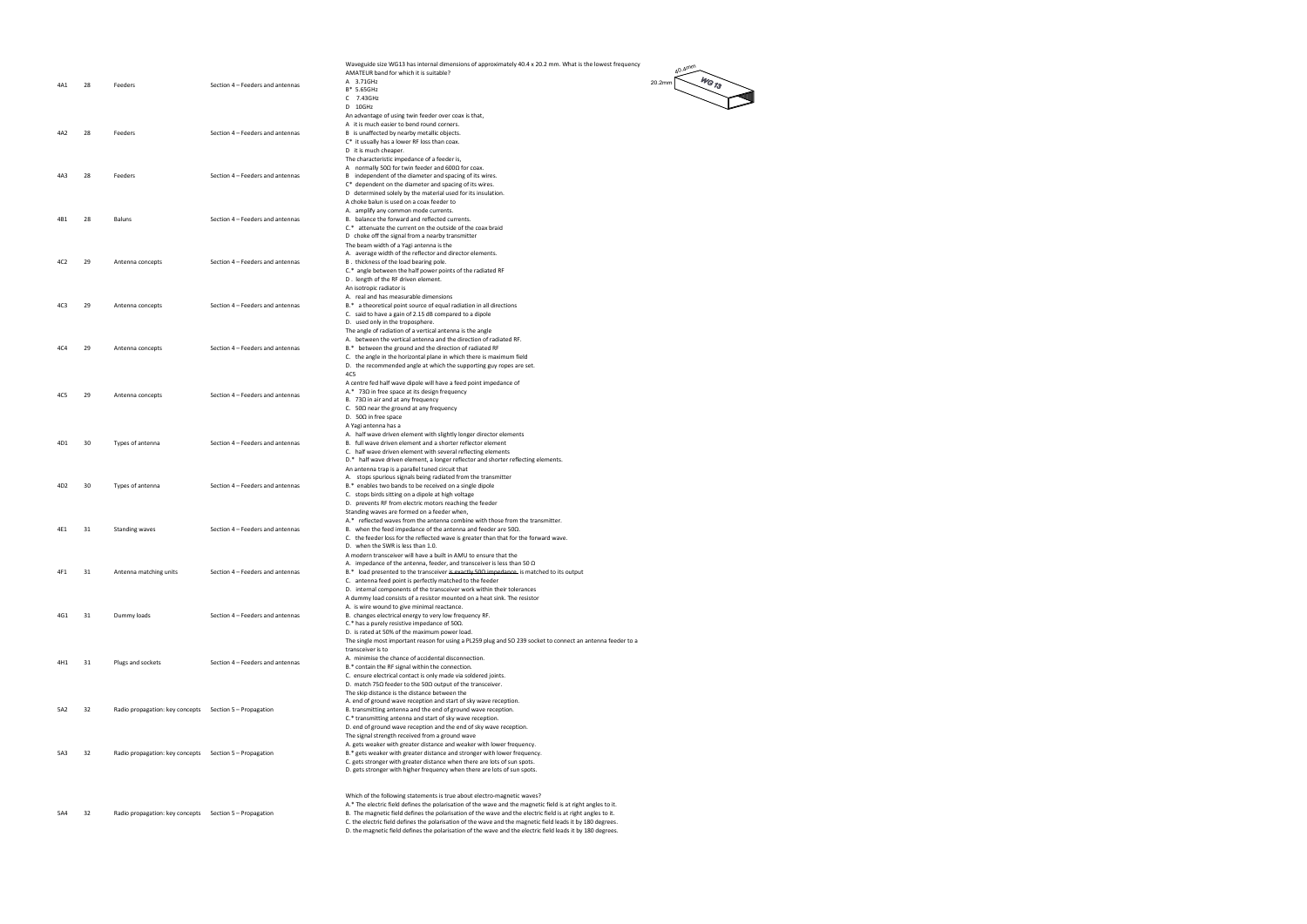| 5B1             | 33 | Ionosphere                                   | Section 5 - Propagation                          | The ionosphere is made up of<br>A. radioactive gases<br>B.* conductive gases<br>C. ozone<br>D water vapour                                                                                                                                                                                                                                                                                                                                           |
|-----------------|----|----------------------------------------------|--------------------------------------------------|------------------------------------------------------------------------------------------------------------------------------------------------------------------------------------------------------------------------------------------------------------------------------------------------------------------------------------------------------------------------------------------------------------------------------------------------------|
| 5B <sub>2</sub> | 33 | Ionosphere                                   | Section 5 - Propagation                          | The sunspot cycle is approximately<br>A. 1 year.<br>B. 5 years.<br>$C.*$ 11 years<br>D. 76 years.                                                                                                                                                                                                                                                                                                                                                    |
| 5B3             | 33 | Ionosphere                                   | Section 5 - Propagation                          | The F1 and F2 layers of the ionosphere combine<br>A. during daylight hours.<br>B.* during night time hours.<br>C. in the summer months.<br>D. in the winter months.                                                                                                                                                                                                                                                                                  |
| 5B4             | 34 | Ionosphere                                   | Section 5 - Propagation                          | Which of the following statements is true?<br>A. The D layer absorbs higher frequencies and tends to disappear during the day.<br>B.* The D layer absorbs lower radio frequencies and tends to disappear at night.<br>C. The LUF must be higher than the MUF for ionospheric propagation to occur.<br>D. The LUF is higher than the MUF in winter.                                                                                                   |
| 5B5             | 34 | Ionosphere                                   | Section 5 - Propagation                          | In the 24MHz and 28MHz bands propagation can be significantly<br>A.* improved by highly ionised gases in the E layer.<br>B. improved by thunderstorms.<br>C. degraded by highly ionised gases in the E layer.<br>D. degraded by bright sunshine.                                                                                                                                                                                                     |
| 5C3             | 34 | VHF and above                                | Section 5 - Propagation                          | Multiwave propagation arises when<br>A. two amateurs are transmitting on the same frequency at the same time.<br>B. signals are reflected off buildings or aircraft when there is no direct signal path.<br>C. signals are received from ground wave and sky wave propagation,<br>D.* signals are reflected off buildings or aircraft in addition to the un-reflected signal.                                                                        |
| 6A1             | 35 | <b>EMC</b> concepts                          | Section 6 - Electro magnetic compatibility (EMC) | A basic principle of Electromagnetic compatibility is that apparatus should<br>A.* function normally in its electromagnetic environment and without causing undue interference.<br>B. not generate electromagnetic radiation other than through an antenna.<br>C. withstand all electromagnetic radiations from other sources.<br>D. not generate RF energy greater than that stipulated in the licence schedule.                                    |
| 6A2             | 35 | <b>EMC</b> concepts                          | Section 6 - Electro magnetic compatibility (EMC) | The immunity of a receiving device can be improved by<br>A. screening the transmitter.<br>B.* filtering power, signal and control leads.<br>C. transmitting on a lower frequency.<br>D. transmitting on a lower power.                                                                                                                                                                                                                               |
| 6A3             | 35 | <b>EMC</b> concepts                          | Section 6 - Electro magnetic compatibility (EMC) | Modern receiving equipment may still be subject to interference<br>A. if the SWR level at the transmitter is 1:1<br>B. if it bears the CE quality control mark.<br>C.* because transmitters in domestic environments produce stronger RF fields than the agreed limits.<br>D. because the household has a Protective Multiple Earth (PME) earthing system.                                                                                           |
| 6A4             | 35 | <b>EMC</b> concepts                          | Section 6 - Electro magnetic compatibility (EMC) | New electronic equipment should meet the immunity standards as defined by<br>A. Ofcom.<br>B. The British Standards Institute.<br>C. The BBC.<br>D. The RSGB.                                                                                                                                                                                                                                                                                         |
| 6B1             | 36 | Sources of interference and their<br>effects | Section 6 - Electro magnetic compatibility (EMC) | Which mode of transmission is most likely to induce speech like sounds in audio equipment or landline<br>phones?<br>A.* SSB.<br>B. FM.<br>C. CW.<br>D. PSK.                                                                                                                                                                                                                                                                                          |
| 6B2             | 36 | Sources of interference and their<br>effects | Section 6 - Electro magnetic compatibility (EMC) | Which of the following non radio sources is least likely to cause interference.<br>A. A plasma TV.<br>B.* A soldering iron.<br>C. LED lighting.<br>D. An electric motor.                                                                                                                                                                                                                                                                             |
| 6B3             | 36 | Sources of interference and their<br>effects | Section 6 - Electro magnetic compatibility (EMC) | Interference to Digital Audio Broadcast (DAB) receivers and digital TV sets is often characterised by<br>A. random voice sounds on DAB equipment and a herringbone pattern on digital TV.<br>B. random channel switching on both DAB equipment and digital TV.<br>C. humming noises on DAB equipment and horizonal lines on digital TV.<br>D.* drop out of sound on DAB equipment, frozen or pixelated pictures on digital TV.                       |
| 6C1             | 36 | Routes of entry                              | Section 6 - Electro magnetic compatibility (EMC) | Direct pickup<br>A.* is independent of the transmitted frequency.<br>B. depends on the transmitted frequency.<br>C. can be reduced by fitting a filter to the mains lead of the receiver.<br>D. can be reduced by fitting a filter to the mains lead of the transmitter.                                                                                                                                                                             |
| 6C <sub>2</sub> | 36 | Routes of entry                              | Section 6 - Electro magnetic compatibility (EMC) | One effect of fitting a masthead TV amplifier is that<br>A. the TV picture becomes brighter.<br>B. ghost images may appear on the TV screen<br>C. immunity from amateur signals is improved<br>D.* the TV input can be overloaded by amateur signals                                                                                                                                                                                                 |
| 6D1             | 37 | Filtering and remedial measures              | Section 6 - Electro magnetic compatibility (EMC) | Which of the following will help prevent RF interference entering the mains wiring.<br>A. Fitting ferrite chokes to the mains leads of receiving equipment.<br>B.* Fitting ferrite chokes to the mains leads of the transmitter power supply.<br>C. Connecting the RF earth of the transmitter to the mains earth.<br>D. Fitting a ferrite choke to the download of the TV antenna.<br>Fitting a choke or balun on a feeder can be used to attenuate |
| 6D <sub>2</sub> | 37 | Filtering and remedial measures              | Section 6 - Electro magnetic compatibility (EMC) | A.* common mode currents.<br>B. differential mode currents.<br>C. direct currents.<br>D. balanced currents.                                                                                                                                                                                                                                                                                                                                          |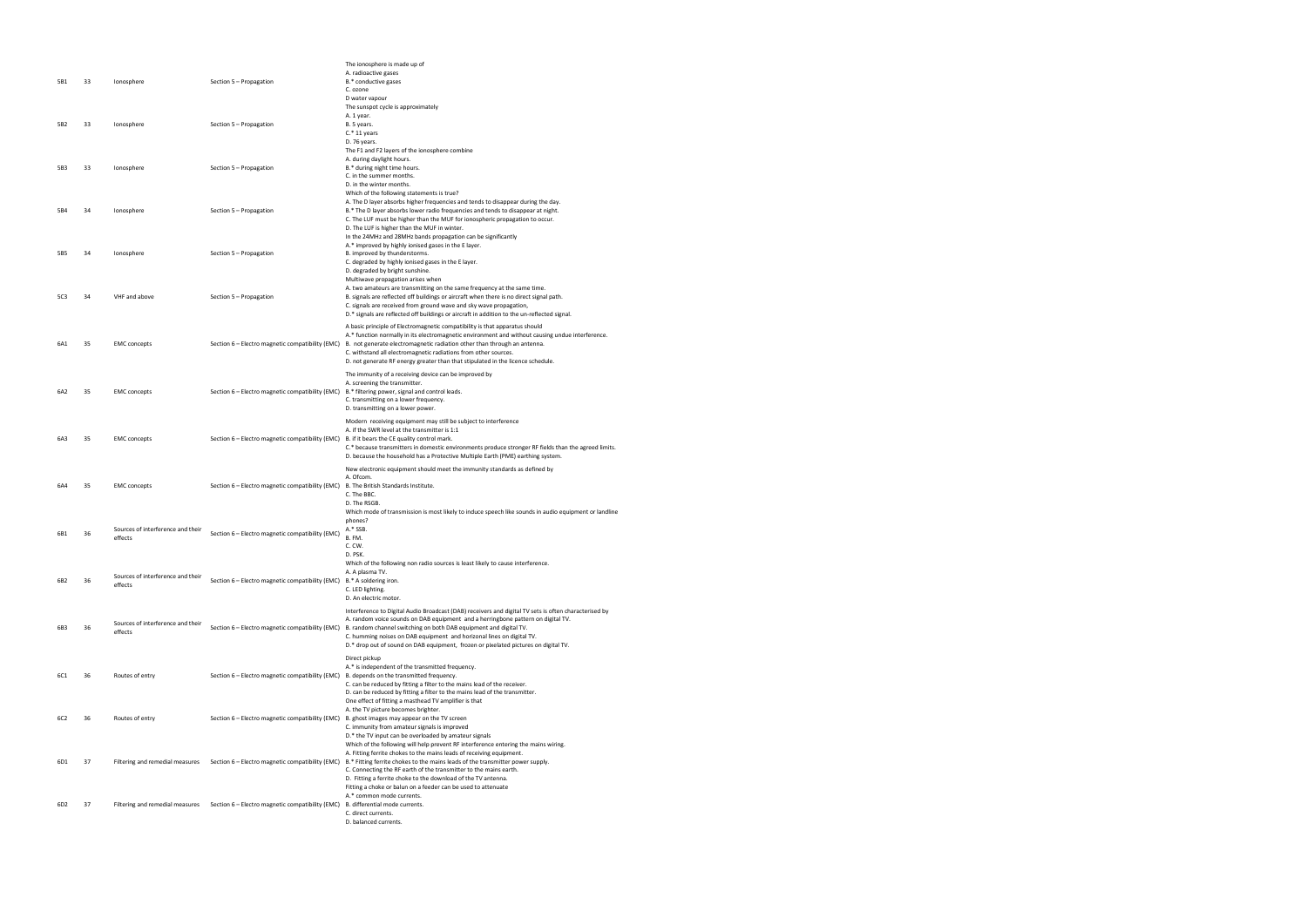|     |      |                                                              |                                                        | Tests to detect harmonic emissions can be carried using                                                                                                                                                                                                                                                                    |  |
|-----|------|--------------------------------------------------------------|--------------------------------------------------------|----------------------------------------------------------------------------------------------------------------------------------------------------------------------------------------------------------------------------------------------------------------------------------------------------------------------------|--|
| 6D3 | - 37 |                                                              |                                                        | A. an SWR meter on multiples of the frequency being tested.<br>Filtering and remedial measures Section 6 - Electro magnetic compatibility (EMC) B. a general coverage receiver tuned in to the transmitted signals frequency.<br>C.* a general coverage recover tuned into multiples of the transmitted signals frequency. |  |
|     |      |                                                              |                                                        | D. a dummy load on multiples of the frequency being tested.<br>You suspect that radiated RF interference may be getting into a domestic radio via the mains wiring. To test<br>this you could                                                                                                                              |  |
| 6D4 | - 37 | Filtering and remedial measures                              | Section 6 - Electro magnetic compatibility (EMC)       | A.* fit a dummy load to the antenna of the transmitter to see if the interference stops.<br>B. reduce the transmitted power until the interference stops.                                                                                                                                                                  |  |
|     |      |                                                              |                                                        | C. connect the earth terminal of the transmitter to the mains earth.                                                                                                                                                                                                                                                       |  |
|     |      |                                                              |                                                        | D. fit a filter to the transmitters mains power lead.                                                                                                                                                                                                                                                                      |  |
|     |      |                                                              |                                                        | Which of the following types of antenna installation are likely to give rise to the LEAST amount of RF<br>interference?                                                                                                                                                                                                    |  |
|     |      | Station design and antenna                                   |                                                        | A.* A balanced dipole.                                                                                                                                                                                                                                                                                                     |  |
| 6E1 | - 38 | placement/general principles                                 | Section 6 - Electro magnetic compatibility (EMC)       | B. A long wire antenna, end fed at a point closest to the house.                                                                                                                                                                                                                                                           |  |
|     |      |                                                              |                                                        | C. A long wire antenna, end fed at a point furthest from the house.<br>D. A 1/4 wave vertical dipole                                                                                                                                                                                                                       |  |
|     |      |                                                              |                                                        | A good RF earth is achieved by connecting the earth terminal of the transmitter to                                                                                                                                                                                                                                         |  |
|     |      | Station design and antenna                                   |                                                        | A. the mains earth using very thick cable.                                                                                                                                                                                                                                                                                 |  |
| 6E2 | 38   | placement/general principles                                 | Section 6 - Electro magnetic compatibility (EMC)       | B. a tent peg in the ground using co-axial cable.<br>C.* a long piece of buried copper rod using a short thick cable                                                                                                                                                                                                       |  |
|     |      |                                                              |                                                        | D. the metalwork of the rising water mains through a coil of wire.                                                                                                                                                                                                                                                         |  |
|     |      |                                                              |                                                        | The most important risk of placing a transmitting antenna in the loft close to mains wiring and TV aerials is that                                                                                                                                                                                                         |  |
|     |      | Station design and antenna                                   |                                                        | A. the noise of the mains wiring will be heard on the amateur receiver, masking weak signals.                                                                                                                                                                                                                              |  |
| 6E3 | 38   | placement/general principles                                 | Section 6 - Electro magnetic compatibility (EMC)       | B. the roof will cause considerable loss of signal strength both on transmit and receive.                                                                                                                                                                                                                                  |  |
|     |      |                                                              |                                                        | C. the TV signals are likely to interfere with the amateur radio equipment when receiving.<br>D.* amateur transmissions will be picked up by the mains TV wiring and conducted into other devices.                                                                                                                         |  |
|     |      |                                                              |                                                        |                                                                                                                                                                                                                                                                                                                            |  |
|     |      |                                                              |                                                        | When installing an amateur radio transceiver in a motor vehicle care should be taken, as far as possible, to                                                                                                                                                                                                               |  |
| 6F2 | -38  | Station design and antenna                                   |                                                        | A. run the transceiver and antenna wiring in parallel with the vehicle wiring.<br>Section 6 - Electro magnetic compatibility (EMC) B.* run the transceiver and antenna wiring at 90 degrees to the vehicle wiring.                                                                                                         |  |
|     |      | placement/mobile installations                               |                                                        | C. tape the transceiver and antenna wiring to the vehicle wiring.                                                                                                                                                                                                                                                          |  |
|     |      |                                                              |                                                        | D. run the transmitter and antenna wiring underneath the vehicle.                                                                                                                                                                                                                                                          |  |
|     |      |                                                              |                                                        |                                                                                                                                                                                                                                                                                                                            |  |
|     |      |                                                              |                                                        |                                                                                                                                                                                                                                                                                                                            |  |
|     |      |                                                              |                                                        | Which of the following diagrams shows the best position for mounting an amateur radio antenna on a vehicle?<br>A. 1                                                                                                                                                                                                        |  |
| 6F3 | -38  | Station design and antenna<br>placement/mobile installations | Section 6 - Electro magnetic compatibility (EMC) B.* 2 |                                                                                                                                                                                                                                                                                                                            |  |
|     |      |                                                              |                                                        | C.3<br>D. 4                                                                                                                                                                                                                                                                                                                |  |
|     |      |                                                              |                                                        |                                                                                                                                                                                                                                                                                                                            |  |
|     |      |                                                              |                                                        |                                                                                                                                                                                                                                                                                                                            |  |
|     |      |                                                              |                                                        | You are having a conversation with PA1ABC. PA1ABC is located in<br>A. Papua New Guinea.                                                                                                                                                                                                                                    |  |
| 7A3 | - 39 | Good operating practices and                                 | Section 7 - Operating practices and procedures         | B. The Philippines.                                                                                                                                                                                                                                                                                                        |  |
|     |      | procedures                                                   |                                                        | C. The Netherlands.                                                                                                                                                                                                                                                                                                        |  |
|     |      |                                                              |                                                        | D. Canada.<br>During a contest, radio amateurs usually exchange signal strength (RST) information and which of the                                                                                                                                                                                                         |  |
|     |      |                                                              |                                                        | following?                                                                                                                                                                                                                                                                                                                 |  |
| 7A4 | - 39 | Good operating practices and<br>procedures                   | Section 7 – Operating practices and procedures         | A.* Serial number.<br>B. Postal address.                                                                                                                                                                                                                                                                                   |  |
|     |      |                                                              |                                                        | C. Postcode.                                                                                                                                                                                                                                                                                                               |  |
|     |      |                                                              |                                                        | D. Frequency of transmission.                                                                                                                                                                                                                                                                                              |  |
|     |      |                                                              |                                                        | In which of the following bands is it permissible to hold an SSB contest.<br>A. 30 Metres.                                                                                                                                                                                                                                 |  |
| 7B1 | 39   | Band plans                                                   | Section 7 – Operating practices and procedures         | B.* 20 Metres.                                                                                                                                                                                                                                                                                                             |  |
|     |      |                                                              |                                                        | C. 17 Metres.<br>D. 12 Metres                                                                                                                                                                                                                                                                                              |  |
|     |      |                                                              |                                                        | You are engaged in a contact with another amateur radio and he requests you to QRO. You are being asked to                                                                                                                                                                                                                 |  |
|     |      |                                                              |                                                        | A. change frequency.                                                                                                                                                                                                                                                                                                       |  |
| 7E1 | 40   | Codes and abbreviations                                      | Section 7 – Operating practices and procedures         | B.* increase power.                                                                                                                                                                                                                                                                                                        |  |
|     |      |                                                              |                                                        | C. acknowledge the contact.<br>D. suspend operation of your station.                                                                                                                                                                                                                                                       |  |
|     |      |                                                              |                                                        |                                                                                                                                                                                                                                                                                                                            |  |
|     |      |                                                              |                                                        | When connecting the sound output from your computer to the microphone input of your transceiver<br>A. the transmitter will automatically adjust the input gain to prevent over driving.                                                                                                                                    |  |
| 7F2 | 40   | Digital interfaces                                           | Section 7 – Operating practices and procedures         | B.* programs running on the PC may cause unwanted sounds to be transmitted.                                                                                                                                                                                                                                                |  |
|     |      |                                                              |                                                        | C. transmissions must be in FM<br>D. transmissions must be in AM.                                                                                                                                                                                                                                                          |  |
|     |      |                                                              |                                                        |                                                                                                                                                                                                                                                                                                                            |  |
|     |      |                                                              |                                                        | You are listening to a transmission from an amateur satellite and observe that the receive frequency appears<br>to be increasing. The satellite is                                                                                                                                                                         |  |
| 7G1 | 40   | Satellites                                                   | Section 7 - Operating practices and procedures         | A. in geostationary orbit                                                                                                                                                                                                                                                                                                  |  |
|     |      |                                                              |                                                        | B. always within transmission range of Europe.<br>C. only within transmission range on certain days                                                                                                                                                                                                                        |  |
|     |      |                                                              |                                                        | D.* only within transmission range for a few minutes.                                                                                                                                                                                                                                                                      |  |
|     |      |                                                              |                                                        | When communicating with an amateur satellite, the uplink and downlink frequencies are                                                                                                                                                                                                                                      |  |
| 7G2 | 40   | Satellites                                                   | Section 7 - Operating practices and procedures         | A. Always in the same amateur band.<br>B. Generally in the same amateur band.                                                                                                                                                                                                                                              |  |
|     |      |                                                              |                                                        | C.* Generally in different amateur bands.                                                                                                                                                                                                                                                                                  |  |
|     |      |                                                              |                                                        | D. Always in different amateur bands.<br>When communicating with an amateur satellite that is only within range for a few minutes, the signal received                                                                                                                                                                     |  |
|     |      |                                                              |                                                        | will appear                                                                                                                                                                                                                                                                                                                |  |
| 7G3 | 40   | Satellites                                                   | Section 7 – Operating practices and procedures         | A. stronger at the end of the transmission and weaker at the start<br>B. stronger at the start of the transmission and weaker at the end                                                                                                                                                                                   |  |
|     |      |                                                              |                                                        | C. at a lower frequency at the start of the transmission and higher at the end.                                                                                                                                                                                                                                            |  |
|     |      |                                                              |                                                        | D.* at lower frequency at the end of the transmission and higher at the start                                                                                                                                                                                                                                              |  |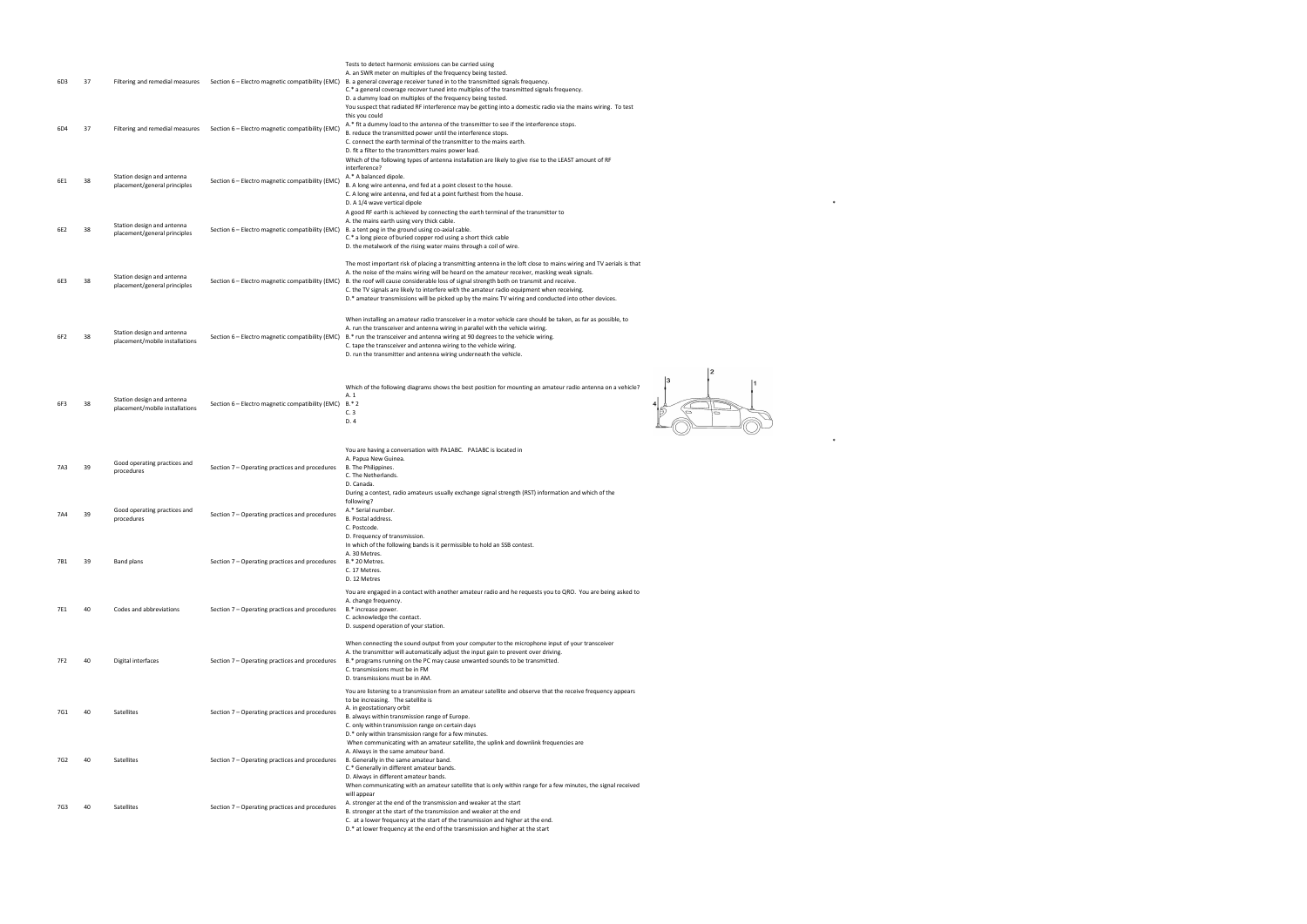| 7G4 | 40 | Satellites   | Section 7 - Operating practices and procedures | When communicating through an amateur satellite your transmit<br>A.* power should be as low as possible.<br>B. power should be as high as possible.<br>C. frequency should be as low as possible.<br>D. frequency should be as high as possible.                                                                                              |
|-----|----|--------------|------------------------------------------------|-----------------------------------------------------------------------------------------------------------------------------------------------------------------------------------------------------------------------------------------------------------------------------------------------------------------------------------------------|
| 8A1 | 41 | Electricity  | Section 8 - Safety                             | when designing high voltage circuits it is a good idea to place suitable resistors<br>A.* in parallel with smoothing capacitors.<br>B. in parallel with all capacitors.<br>C. in series with smoothing capacitors.<br>D. in series with all capacitors.                                                                                       |
| 8A2 | 42 | Electricity  | Section 8 - Safety                             | The symbol shown on an item of mains powered electrical apparatus indicates that<br>A. The equipment must be connected to an RF earth.<br>B. The equipment must be connected to the mains earth.<br>C.* The equipment does not need to be connected to the mains earth.<br>D. The equipment requires a waveguide to operate correctly.        |
| 8A4 | 42 | Electricity  | Section 8 - Safety                             | A transceiver powered from the mains uses 15 watts on receive and 750 watts on transmit. Which of the<br>following fuses would be suitable for the mains plug.<br>A. 3 amps.<br>B.* 5 amps.<br>C. 10 amps.<br>D. 13 amps                                                                                                                      |
| 8A6 | 41 | Electricity  | Section 8 - Safety                             | If working on live equipment, you should<br>A. ensure that your body is fully earthed.<br>B. wear protective goggles<br>C. use both hands.<br>D. *be completely isolated from earth.                                                                                                                                                          |
| 8A8 | 42 | Electricity  | Section 8 - Safety                             | The main hazard when wearing metal jewellery or watch straps whilst working on vehicle electric systems is<br>A. electrocution due to the high voltages.<br>B.* burns or fire due to high currents.<br>C. static electricity shocks.<br>D. explosion caused by Helium emitted from the battery.                                               |
| 8B2 | 43 | Using tools  | Section 8 - Safety                             | To avoid injury when using screwdrivers, saws and similar tools it is advisable to<br>A. keep your tools sharp.<br>B.* work from behind the tool.<br>C. keep your tools in a toolbox.<br>D. use a tool belt.                                                                                                                                  |
| 8B3 | 43 | Using tools  | Section 8 - Safety                             | When using a saw or a drill on an item, to ensure safety you should<br>A. wear gloves and a face mask.<br>B.* secure the item in a vice or clamp.<br>C. ensure the items is earthed.<br>D. ensure plenty of ventilation.                                                                                                                      |
| 8B4 | 43 | Using tools  | Section 8 - Safety                             | Before applying power to an electric drill ensure that<br>A. the drill is fully earthed.<br>B.* any chuck key used is removed.<br>C. any chuck key is fully tightened.<br>D. the drill is set to rotate anti-clockwise.                                                                                                                       |
| 8B5 | 43 | Using tools  | Section 8 - Safety                             | The correct use of a centre punch will<br>A.* reduce the chance of a drill bit slipping<br>B. ensure accurate sawing<br>C. make small holes when required<br>D. assist accurate marking out                                                                                                                                                   |
| 8B6 | 43 | Using tools  | Section 8 - Safety                             | A bench mounted pillar drill is safer to use because<br>A. it does not generate swarf or sharp particles.<br>B. it is quieter to use.<br>C.* it is easier to control.<br>D. both hands are needed to operate it.                                                                                                                              |
| 8E1 | 41 | Lightning    | Section 8 - Safety                             | A gas discharge arrestor is used to<br>A. prevent a lightning strike.<br>B.* protect against build up of static charges.<br>C. prevent static interference to reception.<br>D. prevent surges in the mains supply.                                                                                                                            |
| 9A1 | 44 | Measurements | Section 9 - Measurements and construction      | You wish to measure the voltage in a mains power supply using an analogue multi meter. Which of the<br>following settings would be the most appropriate for your initial measurement.<br>A. 1,000 ohms.<br>B.* 1,000 volts AC.<br>C. 25 volts AC.<br>D. 25 amps DC.                                                                           |
| 9A2 | 44 | Measurements | Section 9 - Measurements and construction      | In the circuit shown<br>A. Meter 1 is a voltmeter and meter 2 an ammeter.<br>B.* Meter 1 is a ammeter and meter 2 is a voltmeter<br>C. Meter 1 and meter 2 are both ammeters<br>D. Meter 1 and meter 2 are both voltmeters<br>The range on your digital multimeter is set to 480 volts. What is the voltage indicated on the reading shown in |
| 9A3 | 44 | Measurements | Section 9 - Measurements and construction      | the diagram.<br>A. 60 volts.<br>B. 120 volts.<br>C.* 240 volts.<br>D. 20 volts.                                                                                                                                                                                                                                                               |
| 9A5 | 44 | Measurements | Section 9 - Measurements and construction      | Which diagram shows the correct way to connect a volt meter and am ammeter to measure the power<br>dissipated by the resistor.                                                                                                                                                                                                                |
| 9B1 | 45 | Decibels     | Section 9 - Measurements and construction      | A transmitter has an output of 15 watts which is connected to a feeder with a loss of 3dB and finally into an<br>antenna with a gain of 17dB. What is the effective radiated power from the antenna?<br>A. 30 Watts.<br><b>B. 150 Watts.</b><br>C.* 375 Watts.<br>D. 210 Watts.                                                               |

dissipated by the resistor. \*